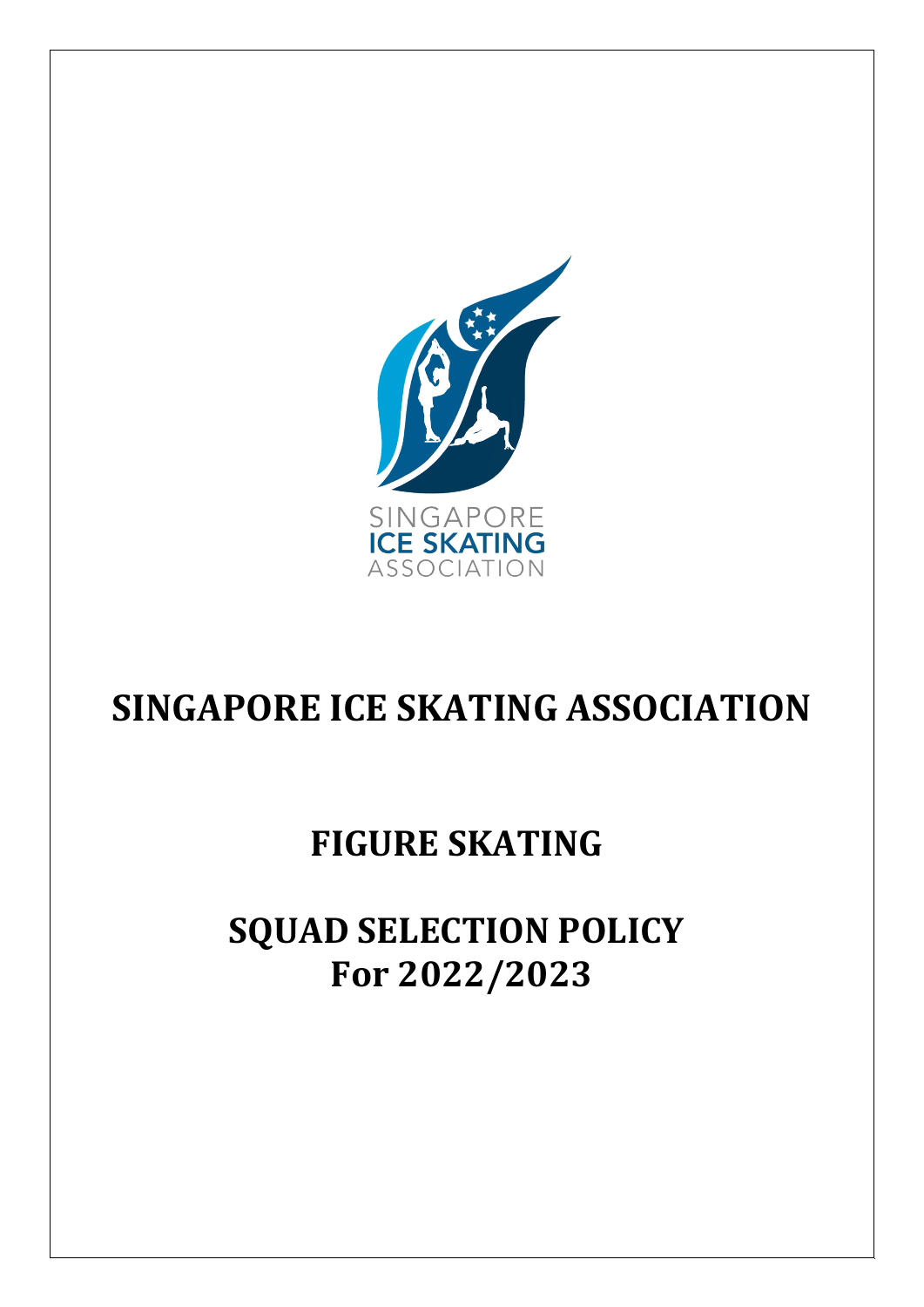

## **1 INTRODUCTION**

- 1.1 The objective of the Singapore Ice Skating Association (SISA) Squad Selection Policy is to ensure the best possible athletes are selected to represent Singapore internationally.
- 1.2 This Policy applies to eligible figure skating athletes, and members of SISA, seeking selection into the International or Development Squad and in consideration of the skater's selection and participation in ISU Events, International and Regional Competitions.
- 1.3 This Policy is for the current international skating season and remains in force until amended or revoked by the SISA Executive Committee.

| Eligible                                                        | Age Eligibility ISU Rule 108 and meet all ISU and SISA residency<br>requirements (ISU Communication 2030) to be able to represent<br>Singapore.                                                                                                                                      |
|-----------------------------------------------------------------|--------------------------------------------------------------------------------------------------------------------------------------------------------------------------------------------------------------------------------------------------------------------------------------|
| 2021/2022 Season                                                | The ISU Skating Season that commenced on the 1 <sup>st</sup> July 2021 and<br>concluded on the 30 <sup>th</sup> June 2022.                                                                                                                                                           |
| 2022/2023 Season                                                | The ISU Skating Season that commences on 1 <sup>st</sup> July 2022 and<br>concludes on the 30 <sup>th</sup> June 2023.                                                                                                                                                               |
| <b>SISA National</b><br>Championships                           | 2022 SISA National Championships                                                                                                                                                                                                                                                     |
| <b>ISU Events</b>                                               | <b>ISU Championships</b><br><b>ISU Junior Grand Prix</b>                                                                                                                                                                                                                             |
| International<br>Competitions                                   | All other competitions as listed in the annual ISU<br>Communication published by the ISU as defined in ISU Rule 107.4                                                                                                                                                                |
|                                                                 | Interclub competitions with participants from at least two members Rule<br>107.14 (e.g. Asian Junior Skating Challenge events) may be included,<br>following an evaluation on the judge and technical panel qualifications<br>by the SISA Selection Panel following the competition. |
| Exceptional<br>Circumstances                                    | - Medical accompanied by Medical Certificate<br>- Direct clash with National Level or School Examination accompanied<br>by exam schedule/notice                                                                                                                                      |
|                                                                 | - Unable to obtain time-off or leave from National Service Obligations<br>- Compassionate Leave<br>- Compulsory school activities with school notice<br>- Examination Leave                                                                                                          |
| <b>SISA Minimum</b><br><b>Technical Element</b><br>Scores (TES) | The minimum standard for Basic Novice, Intermediate Novice, Advanced<br>Novice, Junior and Senior. No change from 2020/2021 due to COVID-19<br>situation.                                                                                                                            |
| Senior Equalized Score                                          | A Senior Free Skate Technical Element Score, less the value for the<br>Choreographic Sequence                                                                                                                                                                                        |
| <b>SISA Selection Panel</b>                                     | A panel comprising of up to five, but no less than 3 National selectors as<br>appointed by SISA Executive Committee.                                                                                                                                                                 |
| <b>SISA Mandated Events</b>                                     | Training (on & off ice), Events and Competitions held in Singapore.                                                                                                                                                                                                                  |

1.4 The following definitions apply throughout this policy: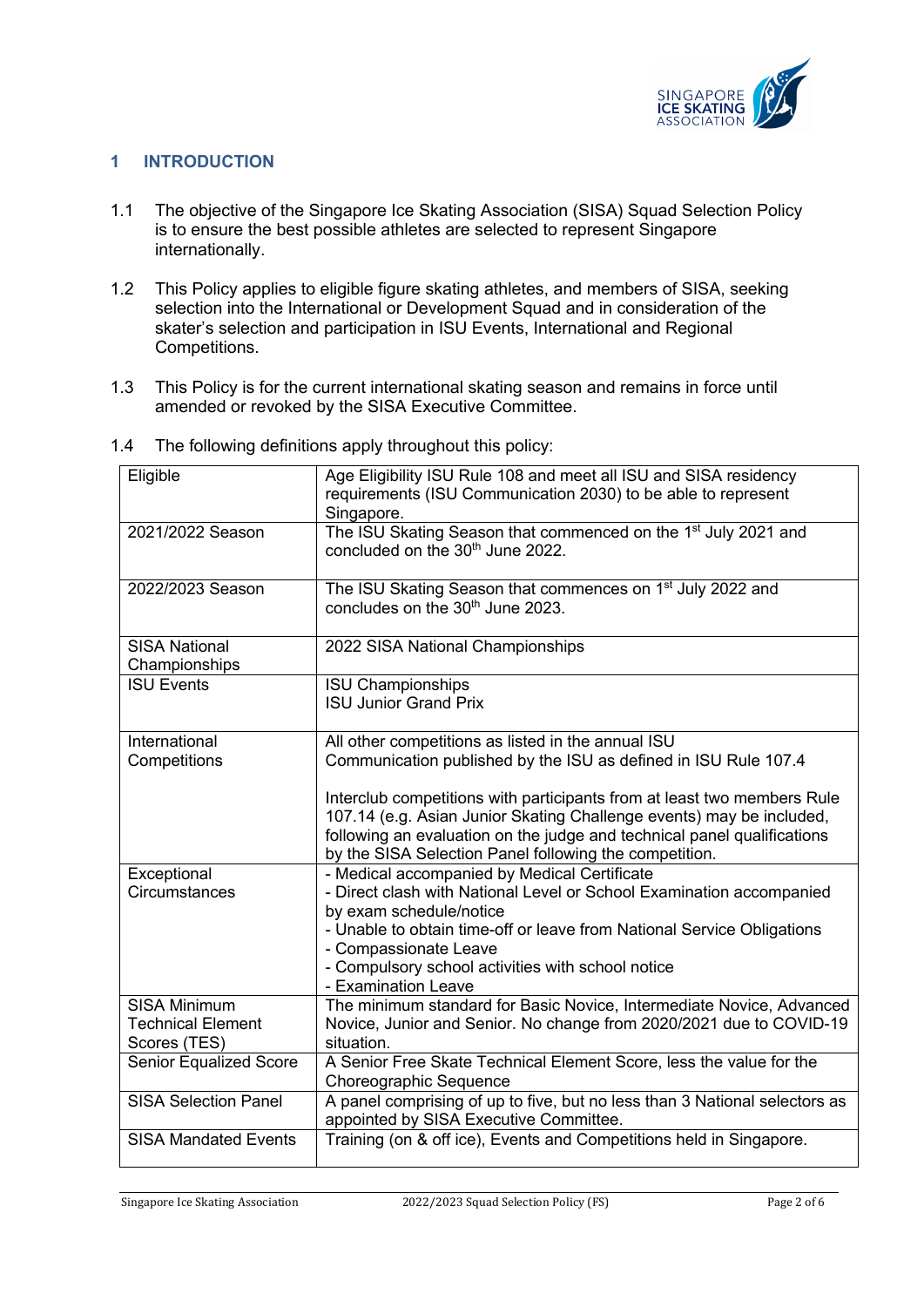

### **2 GUIDELINES**

- 2.1 The SISA Executive Committee (EXCO) has overall and final responsibility for all performance criteria and individual selection decisions.
- 2.2 The SISA EXCO may appoint, at its discretion, a panel of up to five but no less than three National Selectors (SISA Selection Panel) whose task will be to consider athlete/s based on the performance criteria outlined below for the SISA International / Development Squad.
- 2.3 The SISA 2022/2023 Squad will be published and subsequently updated following SISA Nominated Benchmark event/s.

### **3 QUALIFICATION**

- 3.1 To be included in the SISA International or Development Squad, each athlete must:
	- i. Be an individual member of SISA
	- ii. Competed in the 2022 SISA National Championships in person
	- iii. Adhere to division Age Limits ISU Rule 108
	- iv. Adhere to Citizenship/Residence requirements and Clearance Procedure ISU Communication 2030 – 'Update to Rule 109'
	- v. Adhere to ISU Eligibility (ISU Rule 102, ISU Rule 103)

#### 3.2 Age

| Category               | Age as of 1 July 2022                                   |
|------------------------|---------------------------------------------------------|
| <b>Basic Novice</b>    | Has not reached the age of 13                           |
| Intermediate Novice    | Has not reached the age of 15                           |
| <b>Advanced Novice</b> | Has reached the age of 10 but not reached the age of 15 |
| Junior                 | Has reached the age of 13 but not reached the age of 19 |
| Senior                 | Has reached the age of 15                               |

- i. Should an existing squad member test up during the season, he/she will have to participate and obtain the required TES in a SISA Nominated Qualifying events (Clause 4) to represent Singapore at their tested level.
- ii. If the skater is still age eligible for the lower level, he/she may continue to represent Singapore at the lower level.
- 3.3 Athletes will be included in the SISA International or Development Squad when they have:
	- i. Fulfill all of Section 3.1(i) to (v) (above)
	- ii. Achieve the SISA Minimum Technical Element Scores (Short and Free) at either of the following:
		- a. 2022 SISA National Championships
		- b. 2022/2023 SISA Nominated Qualifying events (Clause 4)
		- c. 2021 SISA National Championships
		- d. 2021/2022 & 2022/2023 ISU, International & SISA Sanctioned Events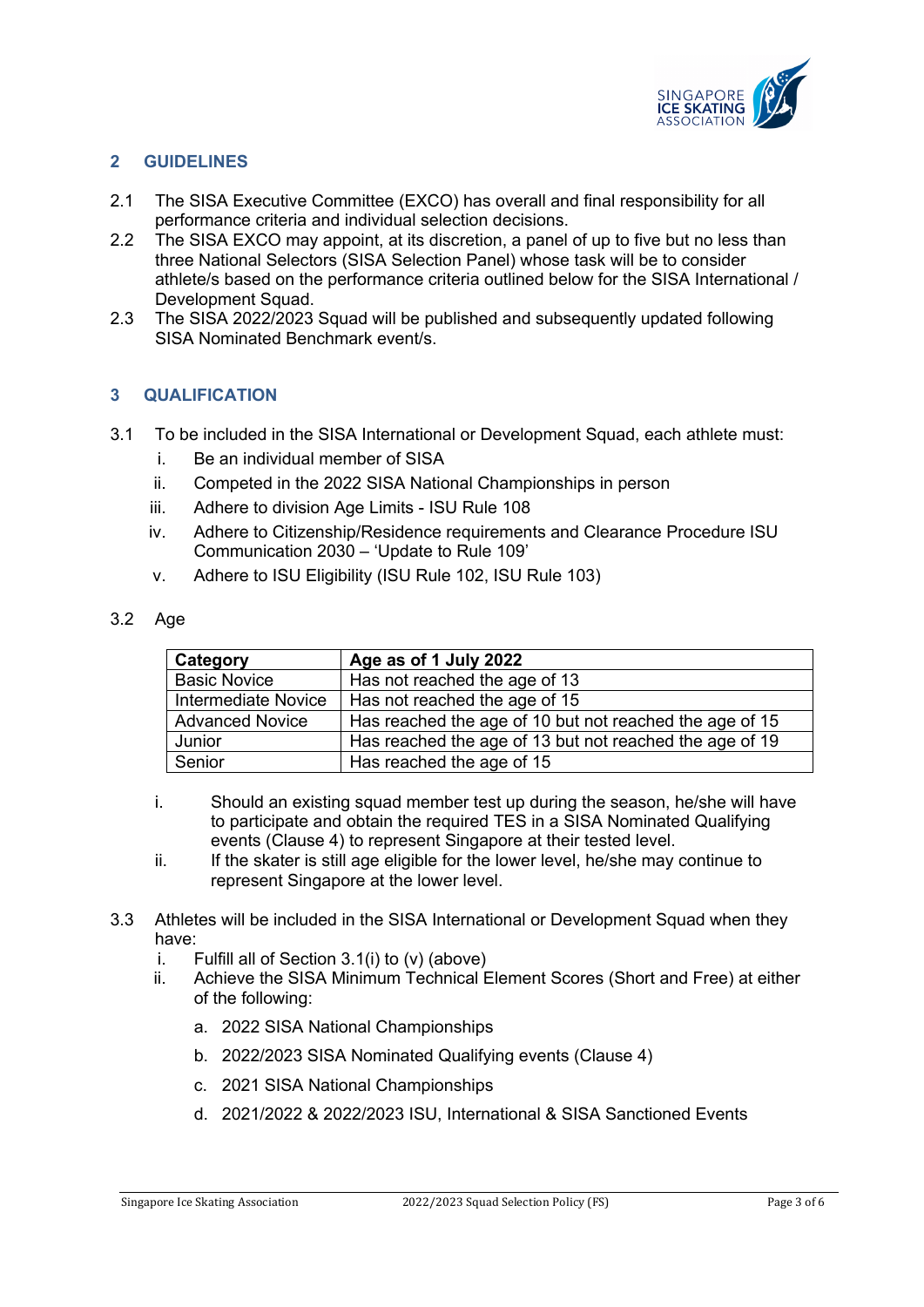

## **SISA Minimum Technical Element Scores Requirement**

| <b>International Squad</b>                 |             | <b>SHORT</b> | <b>FREE</b> |
|--------------------------------------------|-------------|--------------|-------------|
| <b>SENIOR DIVISON</b>                      | Women       | 14.08        | 26.44       |
|                                            | Men         | 16.49        | 28.70       |
| <b>JUNIOR DIVISION OR SENIOR EQUALISED</b> | Women       | 12.90        | 20.44       |
| <b>SCORE IN SENIOR DIVISION</b>            | Men         | 13.47        | 27.70       |
| ADVANCED NOVICE DIVISION                   | Girls       | 11.07        | 15.48       |
|                                            | <b>Boys</b> | 11.07        | 16.25       |
| <b>INTERMEDIATE NOVICE DIVISION</b>        | Girls/Boys  |              | 12.79       |
| <b>BASIC NOVICE DIVISION</b>               | Girls/Boys  |              | 11.92       |

| <b>Development Squad</b>            |             | <b>SHORT</b> | <b>FREE</b> |
|-------------------------------------|-------------|--------------|-------------|
| <b>SENIOR DIVISON</b>               | Women       | 12.17        | 20.92       |
|                                     | Men         | 12.78        | 22.25       |
| <b>JUNIOR DIVISION OR SENIOR</b>    | Women       | 10.85        | 16.02       |
| EQUALISED SCORE IN SENIOR DIVISION  | Men         | 12.21        | 17.01       |
| ADVANCED NOVICE DIVISION            | Girls       | 9.63         | 13.54       |
|                                     | <b>Boys</b> | 10.03        | 13.89       |
| <b>INTERMEDIATE NOVICE DIVISION</b> | Girls/Boys  |              | 9.87        |
| <b>BASIC NOVICE DIVISION</b>        | Girls/Boys  |              | 9.0         |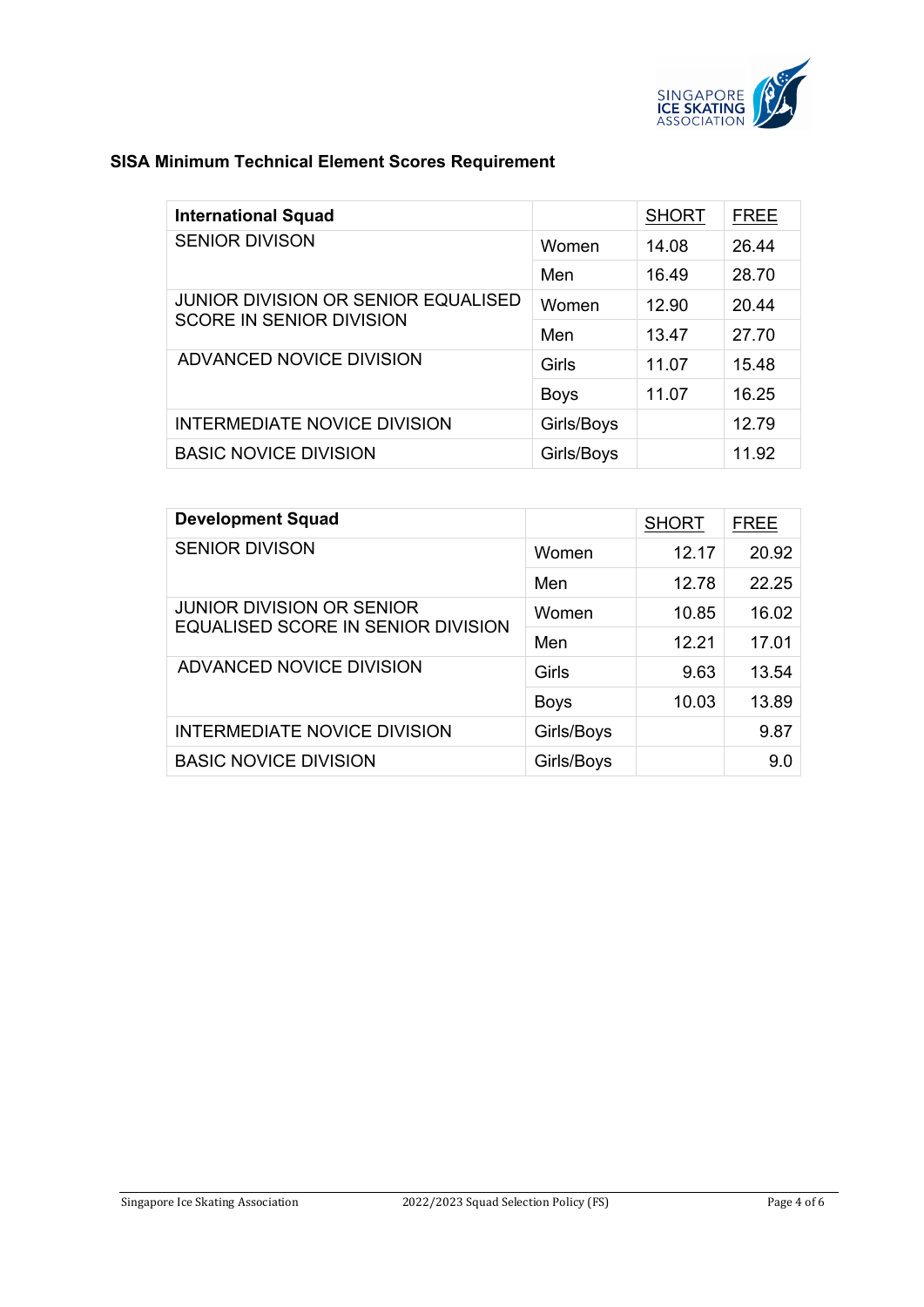

#### **4 2022/2023 SISA NOMINATED QUALIFYING EVENTS**

- (a) 2022 Singapore Interschool\*
- (b) 28 June 2022 Benchmark Test^
- (c) 27 Sept 2022 Benchmark Test^
- (d) SISA Sanctioned Competition\*
- (e) Overseas competition\* approved by the selection panel (skaters may also put up a request at least 2 months ahead of the competition)

\* Subject to the COVID-19 situation

^ May subject to any changes

#### **5 ATHLETE RESPONSIBILITIES**

- 5.1 In order to confirm and maintain his/her selection in the International and Development Squad, each athlete must:
	- (a) Sign and comply with SISA's Athlete Agreement
	- (b) Abide by the Statement of Anti-Doping of Singapore
	- (c) Complete the ISU Declaration Form (as per ISU rule 131)
	- (d) Submit an annual training and competition plan (YPI) including key performance indicators (KPIs) in consultation with your coach.
	- (e) Maintain a level of fitness commensurate with that of an elite athlete (i.e., at least commit to 80% of training per week as per indication in the YPI). If an athlete has a loss of fitness, form or suffers an injury or illness that prevents the athlete from competing or training for extended periods of time, he/she must notify the SISA Selection Panel within 48 hours of being diagnosed. The SISA Selection Panel also has the discretion if an athlete's entry should be removed for any relevant events.
- 5.2 If an athlete is unable to attend any assigned events, he/she must write in to the SISA General Manager with documentary evidence of his/her reasons (for e.g., medical certificate) to the SISA Selection Panel to be considered for future events and/or to be retained on the squad.
- 5.3 If an athlete is unable to comply with the SISA Mandated and/or Assigned Events, it must only be due to the Exceptional Circumstances to be retained in the squad.
- 5.4 If a selected athlete, through his/her misconduct brings SISA or the sport of skating into disrepute, he/she may be removed from the International and Development Squad by the SISA Selection Panel in consultation with the SISA EXCO.

#### **6 SELECTION APPEAL PROCEDURE**

- 6.1 For all appeals regarding an athletes' inclusion in the SISA International or Development Squad, an official appeal must be made in writing and addressed to the President, Singapore Ice Skating Association no more than 3 days following the announcement. Failing which no appeal will be entertained.
- 6.2 The grounds on which an appeal can be made to SISA are based on:
	- i. The relevant policy has not been properly followed and/or implemented; and/or
	- ii. The decision was affected by actual bias.